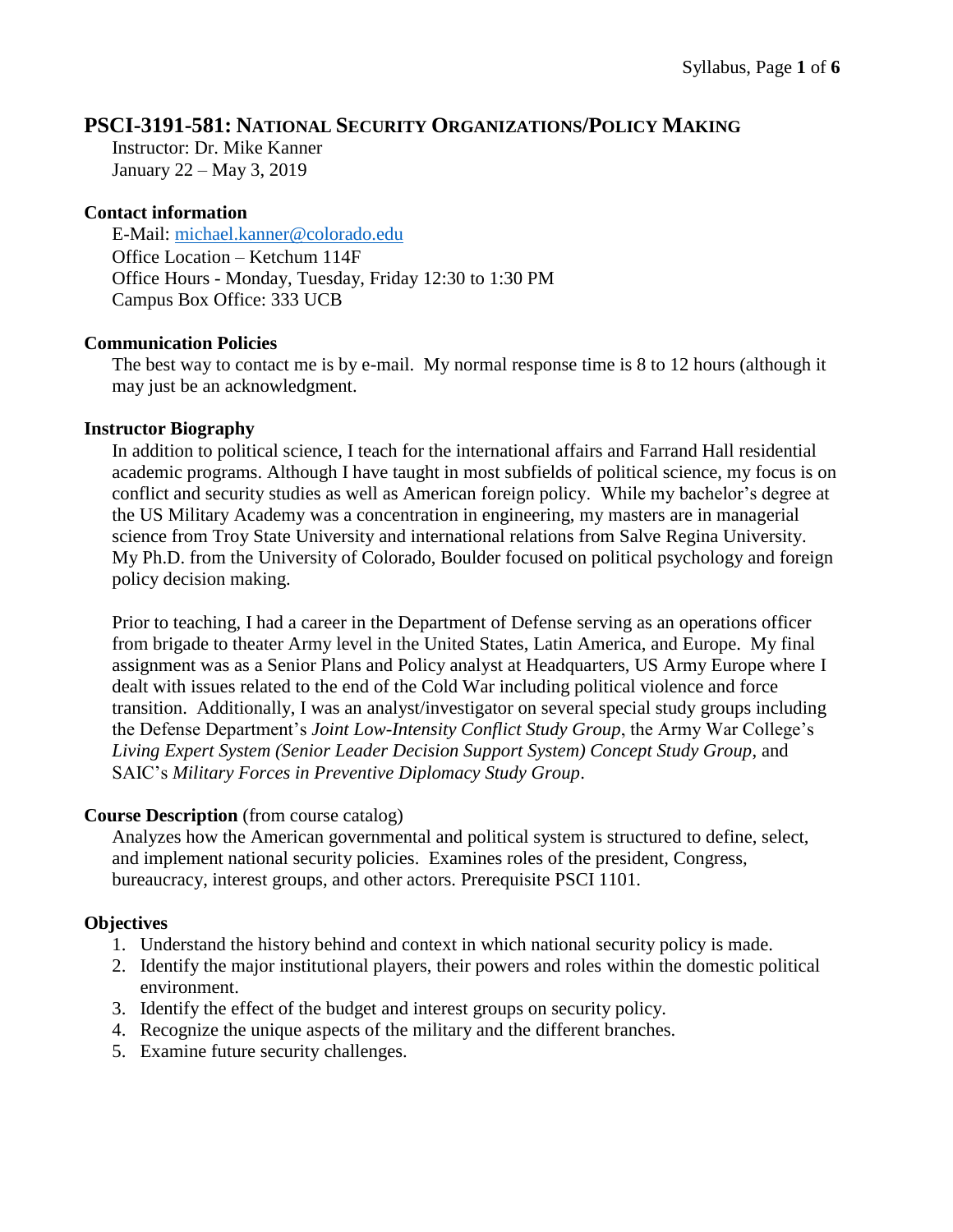#### **Overview of Class**

Understanding the University's course support software (Canvas) is necessary to take this course. If you are not familiar or don't feel confident in your knowledge, visit the OIT website for Student Support Videos [\(https://oit.colorado.edu/services/teaching-learning](https://oit.colorado.edu/services/teaching-learning-tools/canvas/student-support/student-support-videos)[tools/canvas/student-support/student-support-videos\)](https://oit.colorado.edu/services/teaching-learning-tools/canvas/student-support/student-support-videos).

You should take this course as seriously as you would a traditional course. **Plan on spending 60 to 90 minutes a day on this course.** This in line with the class time and class readings for this course in a traditional setting.

The course is divided into modules and lessons. Lessons are found under each module on CANVAS. Each lesson consists of a short introduction, a set of study questions (to guide your reading), your reading assignment and the discussion question for the lesson. You are expected to do all the assigned readings before posting your comments on the online discussions.

On-line discussion participation consists of posting your responses to discussion questions and your reaction to the postings of other students. When a posting has resulted in a question from Dr. Kanner, you should respond that question as well.

There is a quiz at the end of each module. These quizzes will consist of paragraph-long essays based on the questions within the module. Make sure that you have a good internet connection when taking the assessment and save your answers while writing.

Finally, keep up with the news. It is always an interesting time to study politics. We will be using current events to illustrate and apply what we learn in class. There are several internationally oriented free newsletters available. I recommend that you subscribe to at least one of these. (These are not endorsements of these institutes or companies or their products.)

- War on the Rocks <https://warontherocks.com/>
- GlobalSecurity.org <https://www.globalsecurity.org/index.html>
- Foreign Affairs <http://www.foreignaffairs.com/newsletters>

### **Required Texts**

There are three texts required for this class.

George, Roger Z., and Harvey Rishikof. 2017. *The National Security Enterprise: Navigating the Labyrinth. 2 nd Edition.* Washington, DC: Georgetown Press.

Sapolsky, Harvey M., Eugene Gholz, and Caitlin Talmadge. 2017. *U.S. Defense Politics: The Origins of Security Policy, 3rd Edition*. New York: Routledge

Snow, Donald. 2017. *National Security, 6th Edition*. New York: Routledge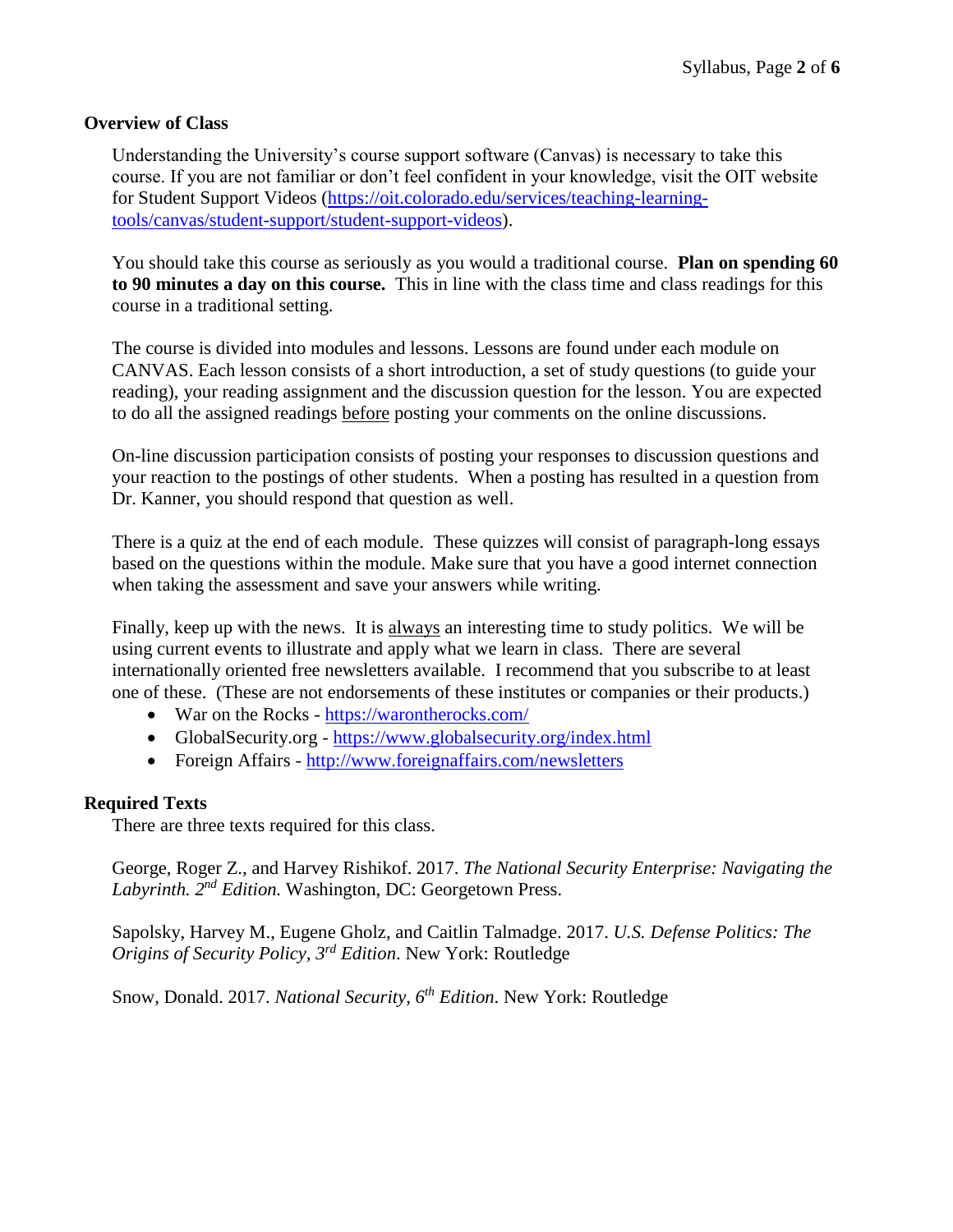# **Grading**

Final grades are based on a 75-point scale.

| $\mathbf A$ | 71-75 | $B+$  | 65-66 | $C+$        | 58-59 | $D+$         | $ 50-51$ | $0 - 44$ |
|-------------|-------|-------|-------|-------------|-------|--------------|----------|----------|
| $A-$        | 67-70 | B     | 62-64 | $\mathbf C$ | 55-57 |              | 47-49    |          |
|             |       | $B -$ | 60-61 | $C-$        | 52-54 | $\mathbf{D}$ | 45-46    |          |

Points are allocated based on the following:

| Module Quizzes $(4)$ –              | 60 points |
|-------------------------------------|-----------|
| $\bullet$ Worth 15 points each      |           |
| • Contain 3 short paragraph essays  |           |
| • You will have 60 minutes for each |           |
| On-line participation               | 15 points |
| Total                               | 75 points |

## Module Quizzes.

These should be taken at the end of each module. Module quizzes will consist of three short paragraph essays related to the key questions in that module. These quizzes will be available on CANVAS. Make sure that you have a good internet connection before starting each quiz because dropped service can result in losing your work. **All module exams must be completed no later than 11:59 PM on May 3, 2019.**

## On-Line Participation.

Discussions on CANVAS are in lieu of classroom discussions. You should post your thoughts on the questions and comments of other students. If I respond to your posting with a question, you should answer the question.

Just as you need to be on time for classes, you should participate in the discussions in a timely manner. That is why grades for each post will be allocated based on this list.

- Full credit (1 point) posted prior to the due date;
- After the due date, discussions will be locked so additional postings are not possible. At that point, they will be read-only.

## **Class Schedule**

| <b>Lesson</b>               | <b>Readings</b>    | <b>Due Date</b> |  |  |  |  |  |
|-----------------------------|--------------------|-----------------|--|--|--|--|--|
| Module 1                    |                    |                 |  |  |  |  |  |
|                             | NSE: Introduction; | Jan. 27         |  |  |  |  |  |
| 1. The Security Environment | Snow, Ch. 1        |                 |  |  |  |  |  |
|                             | Snow, Ch. $2$ ;    | Feb. 3          |  |  |  |  |  |
| Strategy                    | USDP, Ch. 2        |                 |  |  |  |  |  |
|                             | Snow, Ch. $3$ ;    | Feb. 10         |  |  |  |  |  |
| <b>History</b>              | NSE, Ch. 2         |                 |  |  |  |  |  |
| The Present                 | Snow, Ch. 4 and 5  | Feb. 17         |  |  |  |  |  |
|                             | <b>Module Exam</b> |                 |  |  |  |  |  |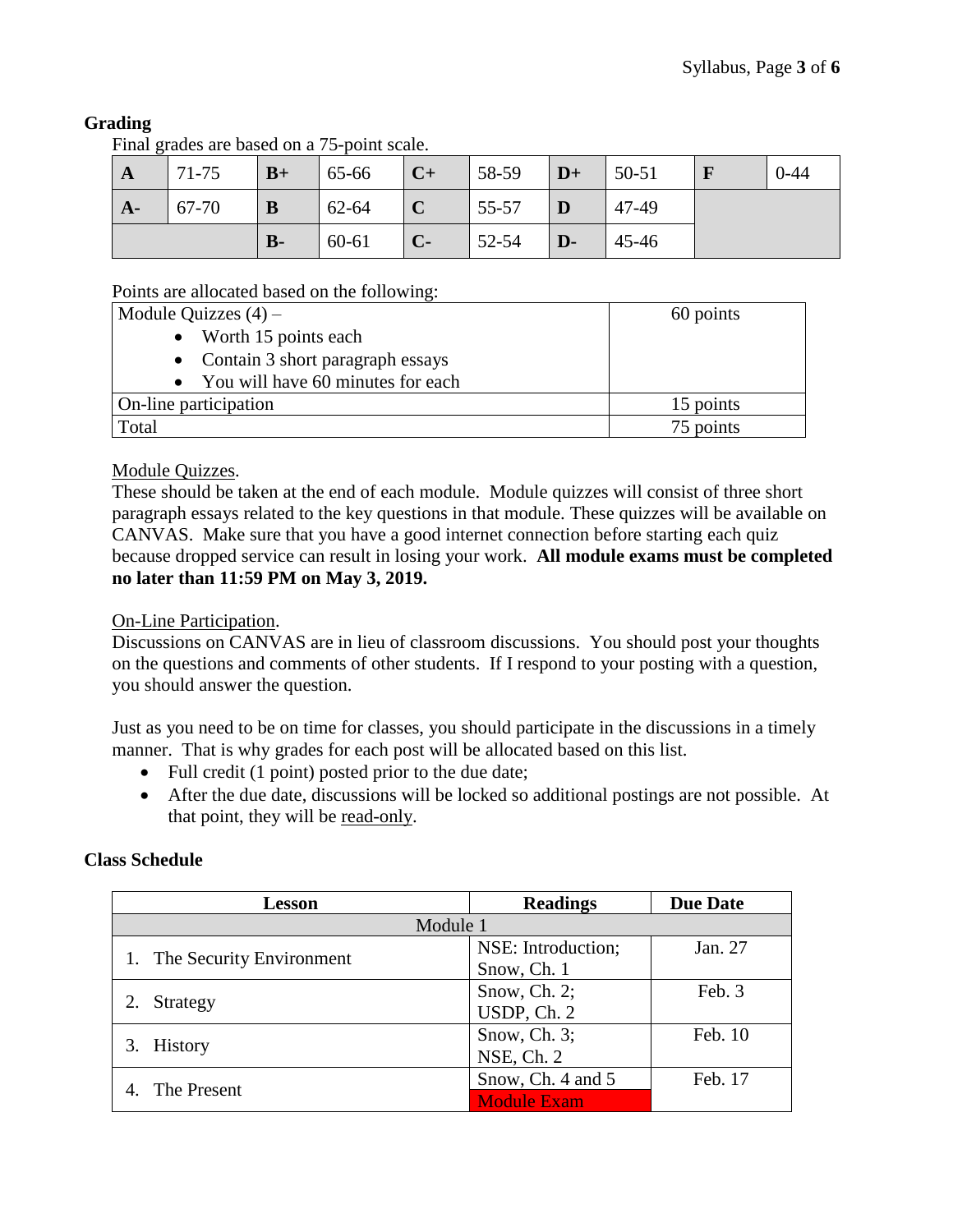| Module 2                                                                                            |                                                                                                  |          |  |  |  |  |  |
|-----------------------------------------------------------------------------------------------------|--------------------------------------------------------------------------------------------------|----------|--|--|--|--|--|
| 5. Domestic Environment                                                                             | Snow, Ch. 6;                                                                                     | Feb. 24  |  |  |  |  |  |
|                                                                                                     | USDP, Ch. 7                                                                                      |          |  |  |  |  |  |
|                                                                                                     | <b>USDP</b> , Ch. 10;                                                                            | Mar. 3   |  |  |  |  |  |
| 6. President and National Security Council                                                          | NSE, Ch. 2                                                                                       |          |  |  |  |  |  |
|                                                                                                     | Snow, Ch. 7;                                                                                     | Mar. 10  |  |  |  |  |  |
| 7. Congress                                                                                         | NSE, Ch. 13;                                                                                     |          |  |  |  |  |  |
|                                                                                                     | USDP, Ch. 9                                                                                      |          |  |  |  |  |  |
|                                                                                                     | USDP, Ch. 11;                                                                                    | Mar. 17  |  |  |  |  |  |
| Intelligence Agencies<br>8.                                                                         | NSE, Ch. 9, 10, 11                                                                               |          |  |  |  |  |  |
|                                                                                                     | USDP, Ch. 12;                                                                                    | Mar. 24  |  |  |  |  |  |
| 9. Homeland Security                                                                                | NSE, Ch. 12                                                                                      |          |  |  |  |  |  |
|                                                                                                     | <b>Module Exam</b>                                                                               |          |  |  |  |  |  |
| Module 3                                                                                            |                                                                                                  |          |  |  |  |  |  |
|                                                                                                     | USDP, $Ch. 3$ ;                                                                                  | Mar. 31  |  |  |  |  |  |
| 10. Civilians and the Military                                                                      | NSE, Ch. 7                                                                                       |          |  |  |  |  |  |
|                                                                                                     | USDP, $Ch. 4$ ;                                                                                  | April 7  |  |  |  |  |  |
| 11. The Secretary of Defense                                                                        | NSE, Ch. 6                                                                                       |          |  |  |  |  |  |
|                                                                                                     | NSE, Ch. 8                                                                                       | April 14 |  |  |  |  |  |
| 12. The Military Force                                                                              | USDP, Ch. 5 and 6                                                                                |          |  |  |  |  |  |
|                                                                                                     | <b>Module Exam</b>                                                                               |          |  |  |  |  |  |
| Module 4                                                                                            |                                                                                                  |          |  |  |  |  |  |
|                                                                                                     | Snow, Ch. 10 and 11;                                                                             | April 21 |  |  |  |  |  |
| 13. Threats and Interests                                                                           | USDP, Ch. 14                                                                                     |          |  |  |  |  |  |
| 14. Security Operations in the $21st$ Century                                                       | Snow, Ch. 9 and 12                                                                               | April 28 |  |  |  |  |  |
|                                                                                                     | Snow, Ch. 14;                                                                                    | May 3    |  |  |  |  |  |
|                                                                                                     | USDP, Ch. 14;                                                                                    |          |  |  |  |  |  |
| 15. Looking Ahead                                                                                   | NSE: Introduction                                                                                |          |  |  |  |  |  |
|                                                                                                     | <b>Module Exam</b>                                                                               |          |  |  |  |  |  |
|                                                                                                     |                                                                                                  |          |  |  |  |  |  |
|                                                                                                     |                                                                                                  |          |  |  |  |  |  |
| All exams must be done no later than 11:59 PM on May 3, 2018                                        |                                                                                                  |          |  |  |  |  |  |
| Legend                                                                                              |                                                                                                  |          |  |  |  |  |  |
| Readings from George, Roger Z., and Harvey Rishikof. 2017. The National<br><b>NSE</b>               |                                                                                                  |          |  |  |  |  |  |
|                                                                                                     | Security Enterprise: Navigating the Labyrinth. $2^{nd}$ Edition. Washington, DC:                 |          |  |  |  |  |  |
| Georgetown Press.                                                                                   |                                                                                                  |          |  |  |  |  |  |
| <b>USDP</b>                                                                                         | Readings from Sapolsky, Harvey M., Eugene Gholz, and Caitlin Talmadge.                           |          |  |  |  |  |  |
|                                                                                                     |                                                                                                  |          |  |  |  |  |  |
|                                                                                                     | 2017. U.S. Defense Politics: The Origins of Security Policy, 3rd Edition. New<br>York: Routledge |          |  |  |  |  |  |
| Readings from Snow, Donald. 2017. National Security, $\overline{6^{th}}$ Edition. New York:<br>Snow |                                                                                                  |          |  |  |  |  |  |
| Routledge                                                                                           |                                                                                                  |          |  |  |  |  |  |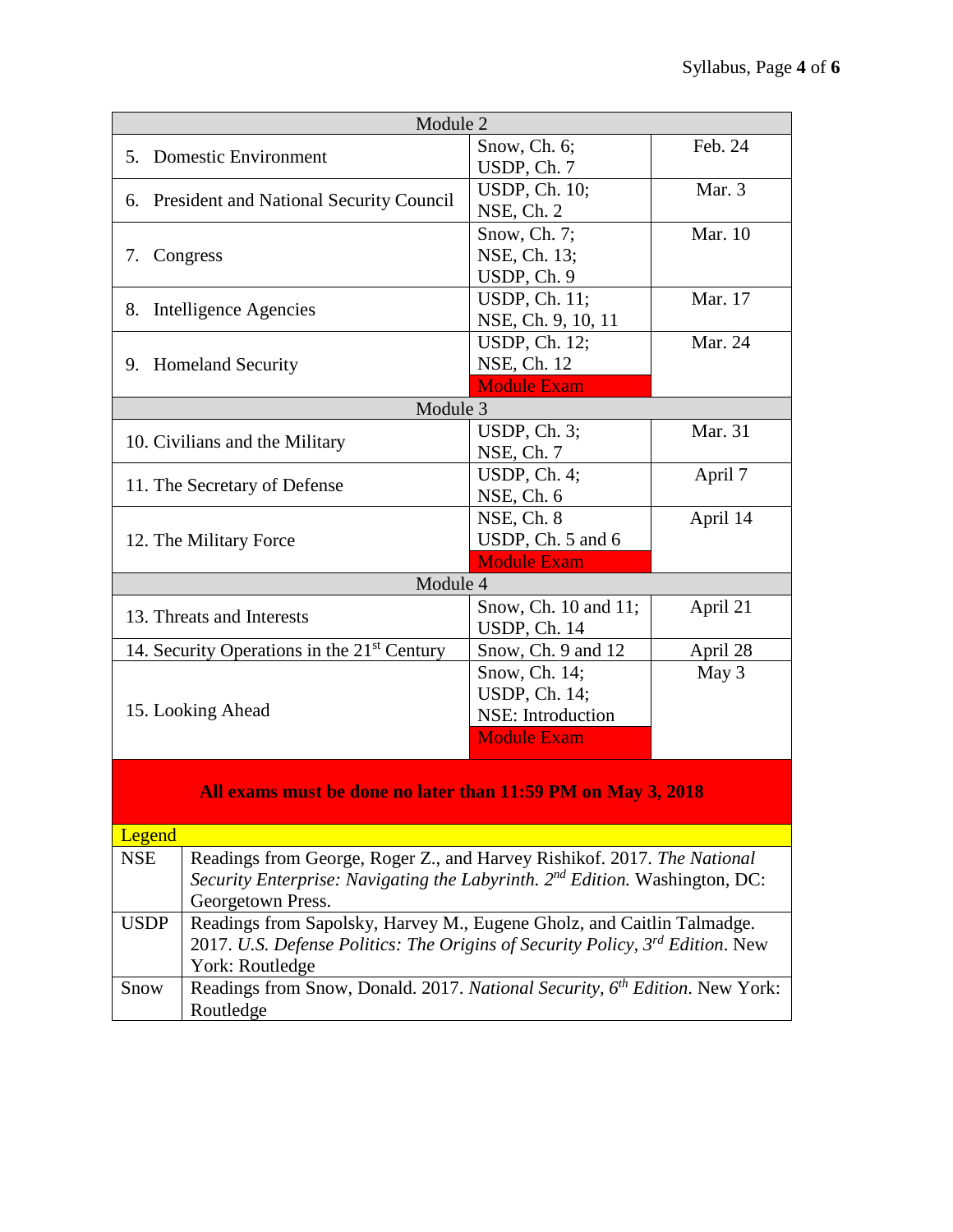### **Policies** (as established by the Vice Provost for Undergraduate Education)

### ACCOMMODATION FOR DISABILITIES

If you qualify for accommodations because of a disability, please submit your accommodation letter from Disability Services to your faculty member in a timely manner so that your needs can be addressed. Disability Services determines accommodations based on documented disabilities in the academic environment. Information on requesting accommodations is located on the [Disability Services website.](http://www.colorado.edu/disabilityservices/students) Contact Disability Services at 303-492-8671 or [dsinfo@colorado.edu](mailto:dsinfo@colorado.edu) for further assistance. If you have a temporary medical condition or injury, see [Temporary Medical Conditions](http://www.colorado.edu/disabilityservices/students/temporary-medical-conditions) under the Students tab on the Disability Services website.

### CLASSROOM BEHAVIOR (DOES NOT APPLY TO ONLINE COURSES. SEE POLICY ABOUT ONLINE BEHAVIOR AT END OF SYLLABUS)

Students and faculty each have responsibility for maintaining an appropriate learning environment. Those who fail to adhere to such behavioral standards may be subject to discipline. Professional courtesy and sensitivity are especially important with respect to individuals and topics dealing with race, color, national origin, sex, pregnancy, age, disability, creed, religion, sexual orientation, gender identity, gender expression, veteran status, political affiliation or political philosophy. Class rosters are provided to the instructor with the student's legal name. I will gladly honor your request to address you by an alternate name or gender pronoun. Please advise me of this preference early in the semester so that I may make appropriate changes to my records. For more information, see the policies on [classroom behavior](http://www.colorado.edu/policies/student-classroom-and-course-related-behavior) and the [Student Code of](http://www.colorado.edu/osccr/)  [Conduct.](http://www.colorado.edu/osccr/)

### HONOR CODE

All students enrolled in a University of Colorado Boulder course are responsible for knowing and adhering to the Honor Code. Violations of the policy may include plagiarism, cheating, fabrication, lying, bribery, threat, unauthorized access to academic materials, clicker fraud, submitting the same or similar work in more than one course without permission from all course instructors involved, and aiding academic dishonesty. All incidents of academic misconduct will be reported to the Honor Code [\(honor@colorado.edu\)](mailto:honor@colorado.edu); 303-492-5550). Students who are found responsible for violating the academic integrity policy will be subject to nonacademic sanctions from the Honor Code as well as academic sanctions from the faculty member. Additional information regarding the Honor Code academic integrity policy can be found at the [Honor Code](https://www.colorado.edu/osccr/honor-code)  [Office website.](https://www.colorado.edu/osccr/honor-code)

SEXUAL MISCONDUCT, DISCRIMINATION, HARASSMENT AND/OR RELATED RETALIATION The University of Colorado Boulder (CU Boulder) is committed to fostering a positive and welcoming learning, working, and living environment. CU Boulder will not tolerate acts of sexual misconduct (including sexual assault, exploitation, harassment, dating or domestic violence, and stalking), discrimination, and harassment by members of our community. Individuals who believe they have been subject to misconduct or retaliatory actions for reporting a concern should contact the Office of Institutional Equity and Compliance (OIEC) at 303-492